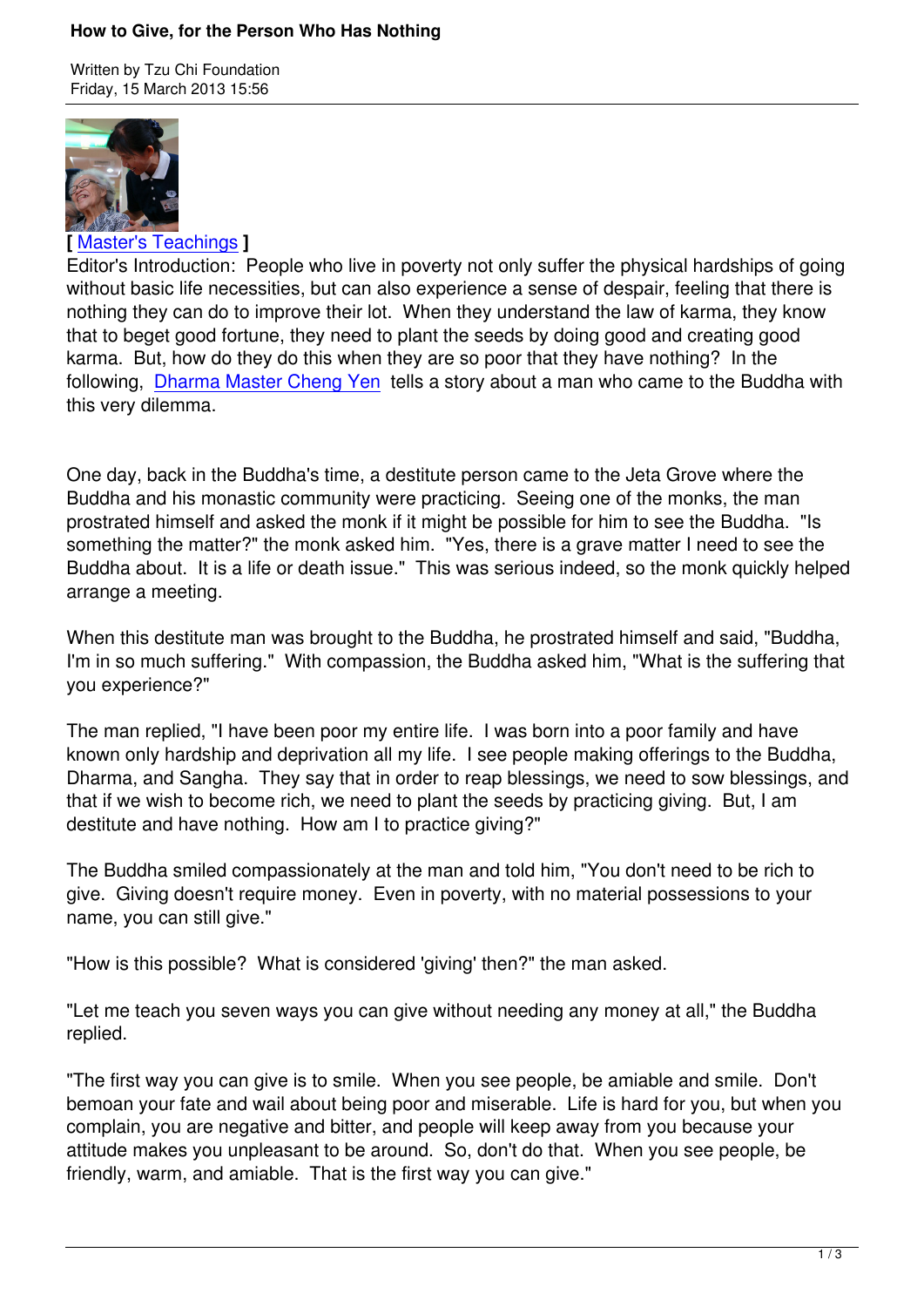## **How to Give, for the Person Who Has Nothing**

Written by Tzu Chi Foundation Friday, 15 March 2013 15:56

"Secondly, when you see people, always say nice things to them. No matter what they say to you, don't say anything unkind. Always say good things about others, both in front of them and when they are not around to hear you. Speaking kindly and positively is another way you can give."

"Thirdly, keep a good, kind, and charitable heart. Don't think negatively of the people you encounter. Instead, you should see everyone as a good, decent person who is nice and approachable. Also remember that you are a good, decent person too, so be friendly in reaching out to other people. That is another way you can give."

"Fourthly, you can give with your sight. If you encounter people who have poor eyesight, you can help point out the way to them and guide them in the right direction. With your healthy eyes, you can be of help to people who cannot see well."

"Fifthly, you can give your labor and physical strength. There are some people who are not so healthy and strong, so they cannot take on physically taxing work. When you see them needing help, be it moving something heavy or doing physically demanding work, you can go and help them or even do it for them. That is a kind of giving also."

"The next way you can give is to show people respect. We need to have respect towards all people. The elderly deserve our respect, but we should also treat people of other ages respectfully and courteously. This is the giving of respect."

"Lastly, you can give by offering people your love and care, such as by supporting and helping children and people who are poor or physically impaired. Living in this world, we should have love toward all people, and even toward all living creatures."

 "These are all ways you can give, without needing to have any money or possessions," the Buddha told him.

"Giving is that simple? These all count as giving?" the man responded.

"Yes, these all count as giving. It's very simple, but will you do it?" the Buddha asked him.

"It is so easy, of course I'll do it. These are ways I can do good without needing any money at all. I think this is probably what I failed to do in my past lives, and what you've said has made me see my failings in this life. I've always complained about my lot, so I didn't care about other people or respect them in my heart. I don't think I've ever done a good thing for others or said a kind word either. Now I see why that is wrong and what I should do. I will practice the seven ways of giving that you have shown me," the man answered the Buddha. \* \* \*

Having compassion for him, the Buddha opened the man's eyes to the fact that though poor, he can still give and sow the seeds of blessings. All he has to do is follow the Buddha's teaching, and he can give and make his life rich.